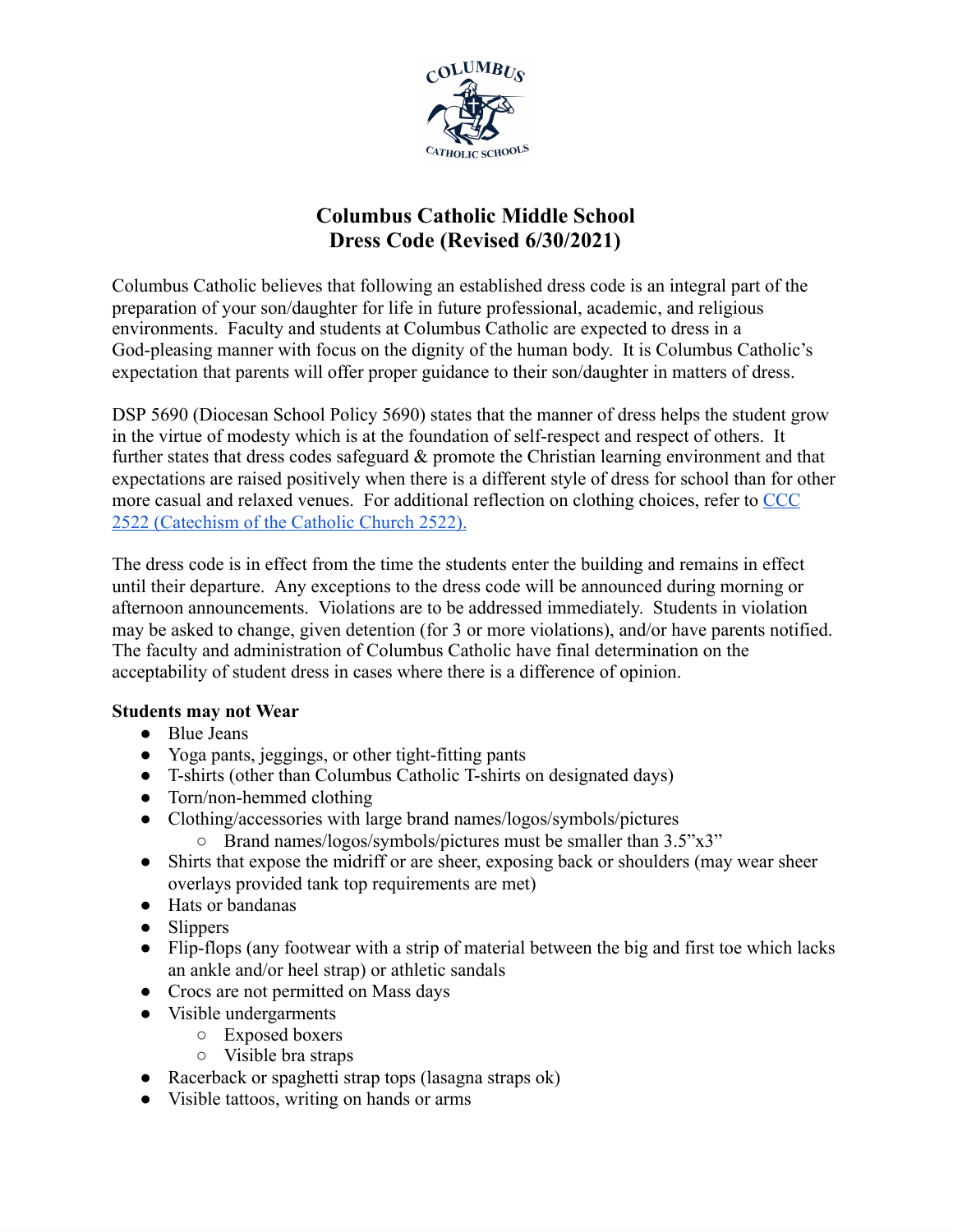#### **School Apparel**

• Columbus Catholic T-shirts, sweatshirts and "hoodies" may be worn on Fridays and other designated spirit days

#### **Jackets**

• Plain colored or Columbus Catholic fleece collared ¼ zip and full zip jackets may be worn during non-Mass days

#### **Senior Privilege**

- Seniors may wear the sweatshirt of any Catholic university/college on Fridays
- Seniors may wear the sweatshirt of the university/college to which they have been accepted on Fridays

#### **Shorts**

- Non-athletic shorts are acceptable except in the months of November, December, January, February, and March
- Shorts must extend to the knee or below

# **Physical Education**

- Shorts must extend to the knee or below or leggings need to be worn underneath
- T-shirts cannot be cut, torn, or altered
- Non-marking athletic shoes are required

#### **Young Women**

- Shirts:
	- Button-up, blouse, polo, turtleneck, sweaters, or other dress shirts (not tight)
	- Shirts must meet modesty standards especially concerning the neckline and backline (no cleavage or necklines that go beyond 4 fingers from collarbone front or back), no visible bra straps (bras cannot be visible through shirt material)
	- If a top is a sheer overlay, a tank top meeting the requirements above needs to be worn underneath
- Pants:
	- Dress slacks, capris, colored jeans, or cargo pants worn at the natural waistline
- Dresses/Skirts:
	- Must have a hemline that extends to the knee or below
	- Must meet all modesty standards in regards to the neckline, midriff, and tightness when worn
- Shoes: Dress shoes, tennis shoes, or acceptable sandals must be safe and remain on the feet
- Hair: must be well-groomed, may not be dyed a non-natural color including streaks, and may not be an extreme style
- **● MASS DRESS:**
	- Dress slacks with blouse or dress shirt (NO colored jeans)
	- Skirt with blouse or dress shirt
	- Dress
	- Dress shoes, dress flats, or dress sandals must be worn on Mass days (Solid colored canvas shoes are permitted)